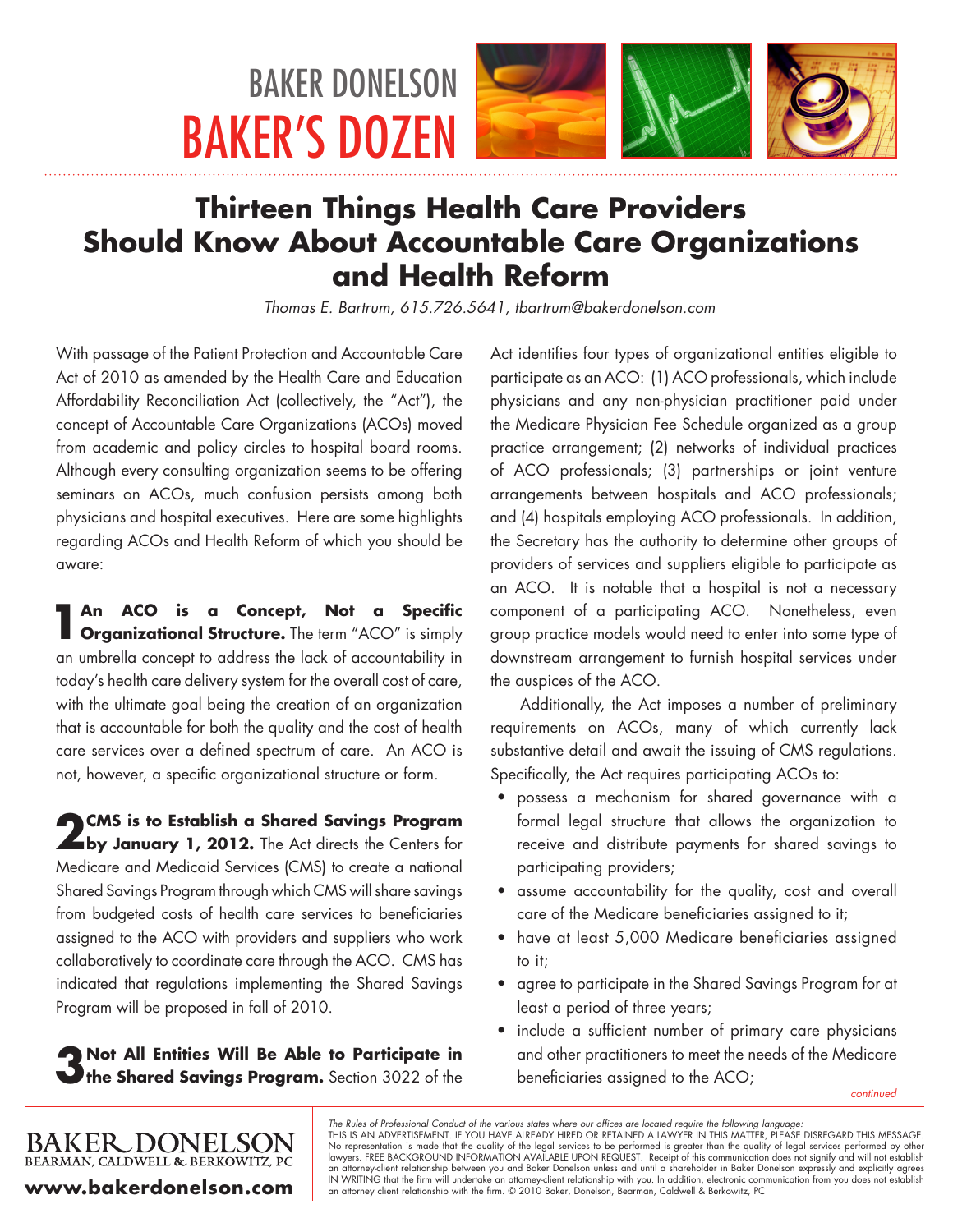

- provide the Secretary of the Department of Health and Human Services (Secretary) with information regarding participating physicians as the Secretary determines necessary;
- have in place a leadership and management structure that includes clinical and administrative systems;
- have a process to promote evidence-based medicine and patient engagement within the ACO;
- have a process to report on quality and cost measures;
- have a process to coordinate care within the ACO through the use of telehealth, remote patient monitoring and other enabling technologies;
- satisfy patient centeredness criteria as specified by the Secretary, such as the use of patient and caregiver assessments; and
- submit data regarding the quality of care furnished by the ACO as to be determined by the Secretary.

**4A Number of Requirements Must Be Met Before Any Savings Are Shared With ACOs.** To share in any savings realized by the ACO under the Shared Savings Program, the ACO must meet both quality performance standards and the savings threshold established for the specific ACO by the Secretary. The savings threshold will be determined by estimating the average per capita Medicare Part A and Part B expenditures for the Medicare fee service beneficiaries assigned to the ACO, risk adjusted for beneficiary characteristics. From this estimate, CMS will establish a percentage threshold that the ACO will have to achieve in order to participate in any shared savings. For instance, if the percentage threshold is set at 0 percent, the ACO would be eligible to participate in first dollar savings. However, if the percentage threshold was set at 5 percent, the first 5 percent of savings from the budgeted estimate would go exclusively to CMS, and the ACO would only participate in any shared savings beyond that 5 percent threshold amount. It should be understood that the Act does not set any savings thresholds but that such are to be established annually for each ACO by the Secretary. In the

Medicare Physician Group Practice Demonstration Project, CMS set the threshold at 2 percent. Presumably, CMS will set the threshold at an initial low level, potentially 0 percent, to encourage provider participation in the Shared Savings Program and will increase the percentage threshold over time to encourage continued savings within the ACO.

**5Many of the Details of the Shared Savings Program Are Unknown at This Time.** discussed above, CMS will establish the savings threshold on an annual basis for participating ACOs. Likewise, the percentage of the shared savings payable to the ACO has not yet been established by CMS. In the ACO concept set forth by Elliot Fisher, Mark McClellan and others, which is the model largely adopted by Congress in Section 3022 of the Act, the shared savings bonus going to the ACO was set at 80 percent of the savings below the savings threshold. That is, in such a model, any savings on actual per beneficiary expenditures under Parts A and B for those beneficiaries assigned to the ACO compared to the budgeted estimate will be shared 80 percent with the ACO and 20 percent with CMS. The Secretary has been mandated to establish limits on the total amount of shared savings that may be paid to an ACO under the program. CMS has also been given the authority to impose appropriate sanctions against the ACOs for cherry picking, i.e., avoiding at-risk patients to artificially reduce per capita beneficiary expenditures.

Likewise, the specific quality standards and measures, which will include measures of clinical processes and outcomes, utilization and patient and, where practicable, caregiver experience of care, have not yet been established. That is, ACOs currently do not know the exact quality standards or how such standards will be measured, which must ultimately be satisfied as a necessary prerequisite to realizing any shared savings. The Secretary is authorized to the extent he or she determines appropriate to incorporate the Physician Quality Reporting Initiative reporting requirements as part of the Shared Savings Program requirements.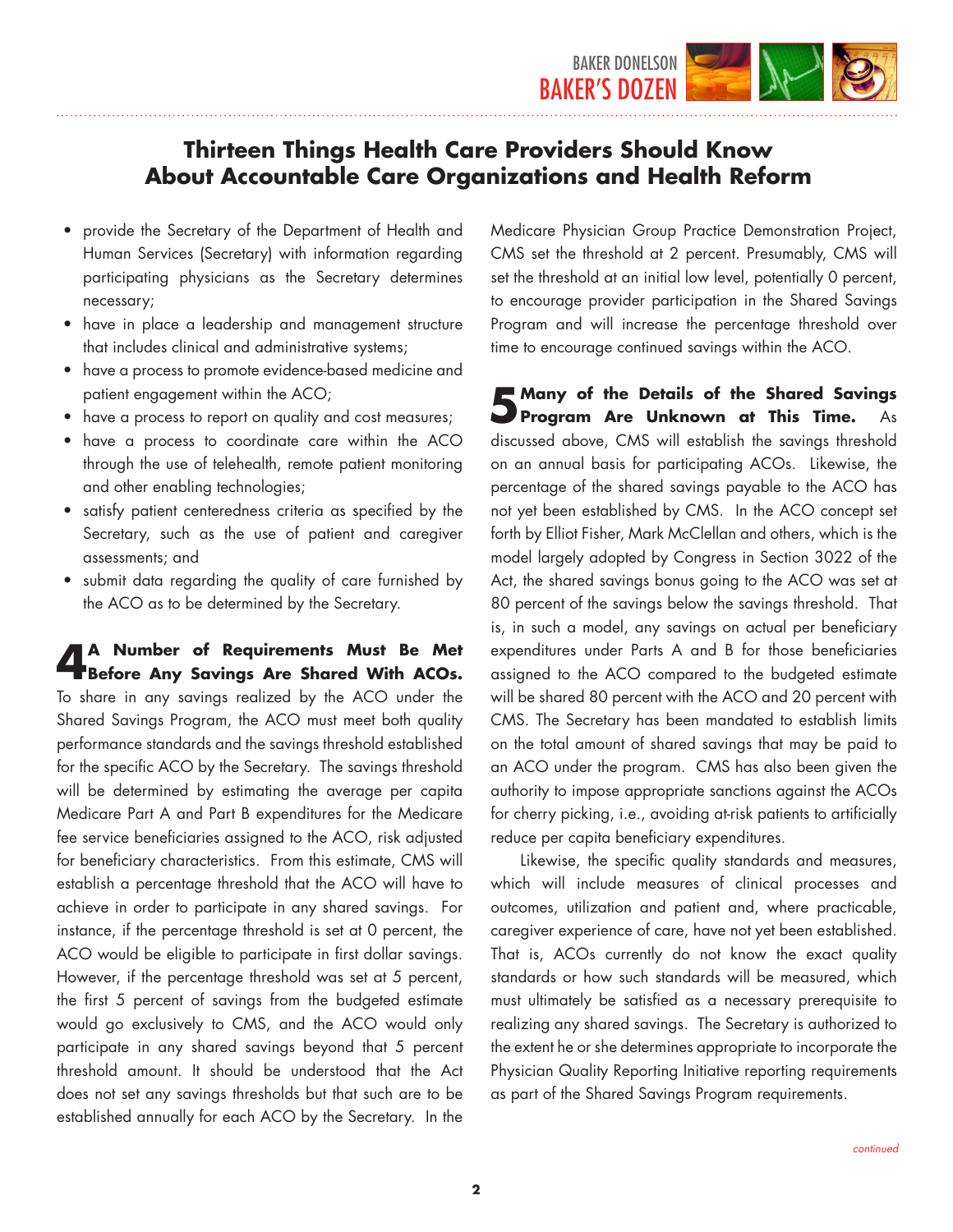

**6 The Act Does Not Relieve Any Existing Legal <b>Containers** for ACOs. Although the Act gives the Secretary authority to waive the Civil Monetary Penalty Law, the Stark law, the Anti-Kickback Statute, and other Title XVIII requirements (e.g., reassignment prohibition, provider-based rules, etc.), the Act does not automatically relieve these legal obligations. Further, it is unclear whether CMS will issue a blanket waiver of these requirements to participating ACOs or whether the ACOs will have to seek such waivers on a case-by-case basis. More troubling, however, is the fact that the Act does not waive and provides no direct authority for waiving federal or state antitrust laws or other state laws that may impede the development of ACOs, such as any willing provider laws and similar anti-managed care legislation adopted by state legislatures in the 1990s.

**7 Existing Structures May Serve as the Basis for <b>An ACO.** A hospital or multi-specialty group could serve as an ACO. Additionally, the various integrated delivery system models that we saw in the 1990s such as Physician-Hospital Organizations (PHOs), Independent Physician Associations (IPAs), Physician Service Organizations (PSOs) and Managed Service Organizations (MSOs) may be restructured to serve as an ACO. Although not presently anticipated in CMS' Shared Savings Program, an ACO could also be developed by a commercial insurance provider, either directly or in conjunction with a provider organization. Unlike the 1990s, the challenge for providers will be to create an effective ACO given the other physician-collaboration activities going on in their particular facilities, many of which may already include certain quality and efficiency standards (e.g., co-management arrangements, gainsharing, etc.).

**8An ACO Does Not Necessarily Have to Assume Financial Risk.** Under the Shared Savings Program, health care providers and suppliers participating in the ACO will continue to receive full payment from CMS for their services under Medicare Parts A and B. The Act does authorize the Secretary to utilize other payment models to

compensate ACOs, such as partial capitation arrangements whereby the ACO will be at financial risk for some but not all of the items or services covered under Medicare Parts A and B for beneficiaries assigned to the ACO. CMS is authorized to limit participation in such partial capitation models to highly integrated systems of care and to ACOs capable of bearing risk. To the extent that CMS rolls out a partial capitation payment system or any other payment system other than the shared-savings payment model, CMS is obligated to cap such payment outlays to amounts it would have expended had the model not been implemented.

**9The Role of Patients in ACOs.** CMS has indicated that Medicare beneficiaries will be assigned to ACOs based upon their historic utilization of primary health care services. At this time, however, CMS has indicated that beneficiaries assigned to a particular ACO will be free to seek care outside of the ACO. Such beneficiary freedom will surely limit ACOs from participating in true risk-sharing arrangements with CMS (i.e., CMS has the authority to establish partial capitation and other risk sharing arrangements under the Shared Savings Program). Likewise, it is unclear whether CMS will share, or allow ACOs to share, any portion of the savings realized with beneficiaries. Many believe that beneficiaries will be unlikely to change how they interact with the health care delivery system without their financial incentives being aligned with the ACOs' financial incentives.

**1 OAn ACO Can Participate in Other Payment CREFORM Initiatives.** Interestingly, in an attempt to prevent double dipping, with the exception of the Physician Group Practice Demonstration Project, Congress prohibits a provider of services or supplier from participating in the Shared Savings Program to the extent that the provider participates in any model tested or expanded under Section 1115A of the Social Security Act that involves shared savings or any other program or demonstration project that involves shared savings or the Independence at Home Medical Practice Pilot Program.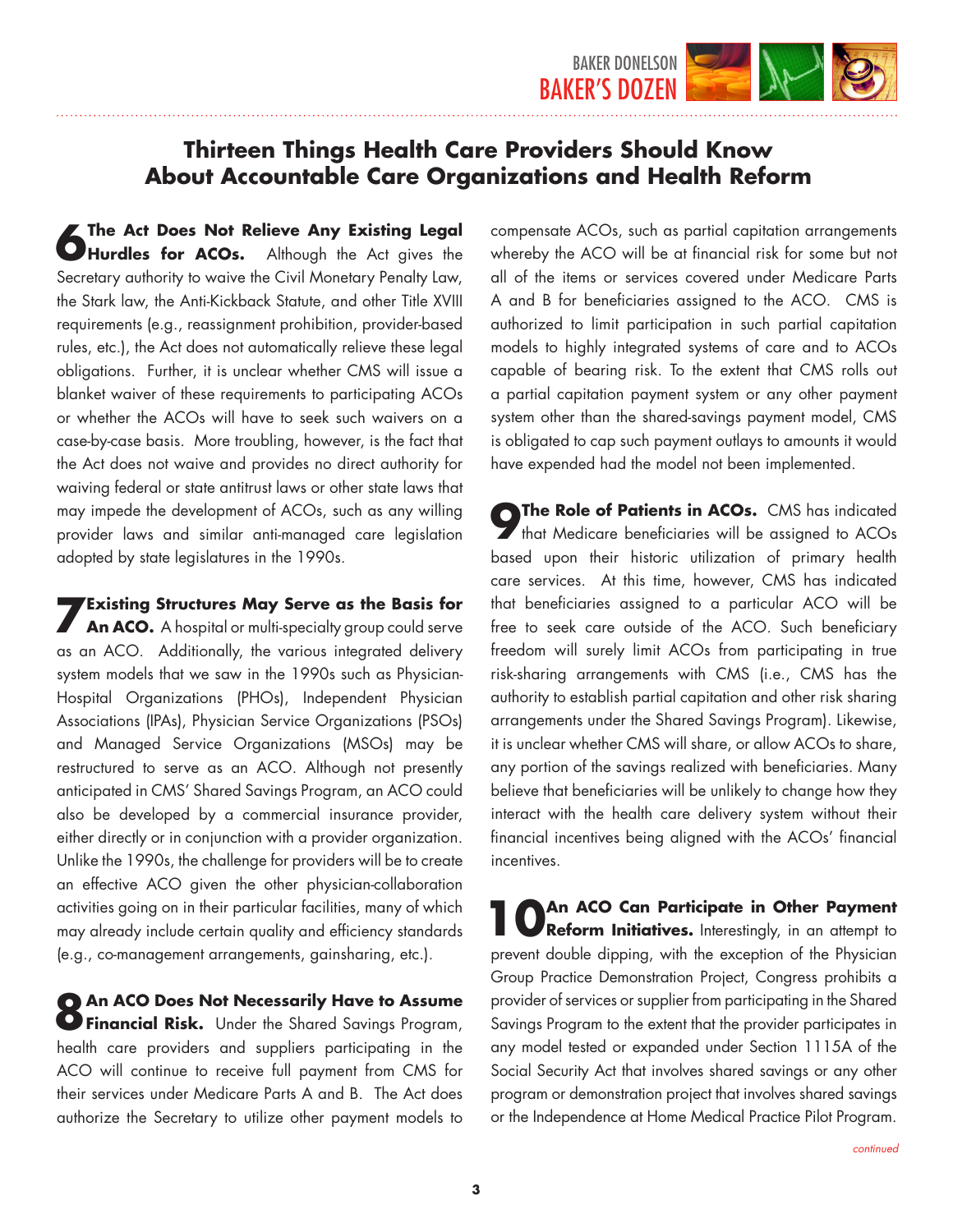

ACOs may, however, decide to forgo participation in the Shared Savings Program in order to participate in other payment reform initiatives. Presumably, such ACOs would already have experience assuming financial risk under commercial arrangements or, possibly, such ACOs may want to commence under the Shared Savings Program and transition to another payment reform initiative once its initial three-year commitment has concluded. The Act includes both specific payment reform initiatives such as the pilot testing of bundled payments for certain episodes of care to be initiated by January 1, 2013 (Section 3023) and less defined and possibly more creative payment reform initiatives developed under Medicare's new payment reform think tank, the Center for Medicare and Medicaid Innovation (Innovation Center) (Section 3021). Among a number of opportunities to be assessed by the Innovation Center is the establishment of a comprehensive payment to a Healthcare Innovation Zone consisting of a teaching hospital, physicians and other providers, which would cover the full spectrum of health care services to a defined community.

**11 ACOs That Wish to Contract With Third <br>
<b>Parties Must Be Integrated.** Despite widespread embracement of the concept of ACOs by both the federal government and certain state governments, the Federal Trade Commission (FTC) has already expressed its concern that such arrangements may have an anti-competitive effect as ACOs move to negotiate with non-governmental payors. In fact, we anticipate that antitrust issues will be the primary legal deterrent to development of ACOs. Although the act of competitors coming together and setting the prices that they will charge purchasers is the classic antitrust cartel, the FTC and the Department of Justice (DOJ) have recognized that collective activity among health care providers may result in increased efficiencies in the delivery of health care services. In the health care industry, the DOJ and FTC have traditionally relied on the sharing of substantial financial risk among participants as a proxy for economic integration sufficient to result in a rule of reason analysis. Accordingly, ACOs that share substantial

financial risk will likely be sufficiently integrated to jointly set prices among the participating providers within the ACO.

ACOs that do not share substantial financial risk will need to ensure that their participants have substantial clinical integration to justify competitors jointly setting prices, which "can be evidenced by implementing an active and ongoing program to evaluate and modify practice patterns by the network's physician participants and create a high degree of interdependence and cooperation among the physicians to control costs and ensure quality." For a long period, health care networks were hesitant to rely solely upon clinical integration as a means to justify single signature contracting because there was no meaningful guidance on what type of clinical integration program would be found sufficient by the FTC or the DOJ (or, for that matter, the courts). However, a number of recent advisory opinions from the FTC have shed some light on what factors the FTC considers when determining whether a particular clinical integration program results in "substantial clinical integration." ACOs, however, will have to determine whether to seek an advisory opinion on their particular clinical integration programs or whether to proceed at risk that such programs may be challenged in the future by the FTC, DOJ or private litigants.

**12The Role of Medical Homes in ACOs.** Although the Act provides for grants for the development of patient centered medical homes, Section 3022 specifically prohibits ACOs that participate in the Shared Savings Program from participating in the patient centered medical home program. Nonetheless, ACOs may establish medical homes as a tool for assisting patients in accessing the health care delivery system at the appropriate level of care and ensuring continuity of care across the ACOs delivery network.

**13 Pediatric ACOs Differ Under Health Reform From CMS' Shared Savings Program.** Section 2706 of the Act directs CMS to establish a pediatric ACO demonstration project. Unlike the Shared Services Program, which is a permanent part of the Medicare program, the